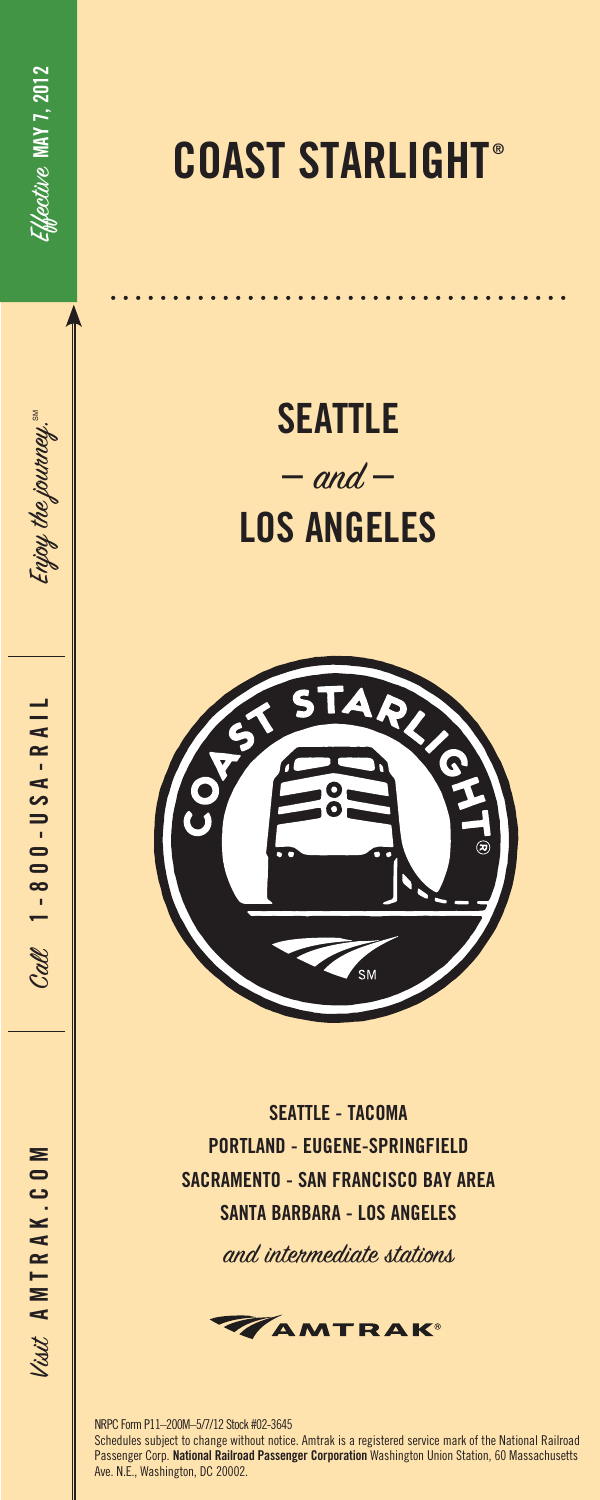| <b>Daily</b><br><b>Daily</b><br>I Normal Days of Operation ▶<br>国母义<br>国母※<br>4 On Board Service ▶<br>$\mathbb{D}$ $\mathbb{d}$<br>Dф<br><b>Read Down</b> Mile<br>Symbol<br><b>Read Up</b><br>₩ Amtrak Thruway Connection-Vancouver, BC/Seattle, WA<br><b>Vancouver, BC</b><br>血5 30A<br>D <sub>D</sub><br>(PT)<br>面12 20A<br>$\overline{0}$<br>Ar<br>-Pacific Central Station<br>$\circ$<br><b>R</b> 5 50A<br>12<br><b>Richmond, BC</b><br>D11 50P<br>$\circ$<br>-Sandman Signature Hotel<br><b>R</b> 6 20A<br>$\circ$<br>D11 20P<br>29<br>Surrey, BC-Pacific Inn<br>Seattle, WA-Amtrak Station (PT)<br>QT<br>9 15P<br>900A<br>144<br>Dp<br>Ar<br>$\bullet \circledast$ or<br>血9 45A<br>Seattle, WA (Victoria, BC 感)<br>血8 45P<br>$\overline{0}$<br>Dp<br>(PT)<br>Ar<br>$\bullet$ க்ர<br>血10 31A<br>39<br>Tacoma, WA<br>Olympia-Lacey, WA<br>$0.5$ ्या<br>6 22P<br>11 21 A<br>75<br>Centralia, WA<br>血11 45A<br>94<br>$\bullet$ க்ர<br>5 57P<br><b>Kelso-Longview, WA</b><br>12 29P<br>137<br>5 14P<br>$0$ रुं.प<br><b>Vancouver, WA</b><br>177<br>血1 08P<br>$\bullet$ க்ர<br>血4 36P<br><b>Portland, OR</b><br>血1 50P<br>187<br>$\bullet \in$ or<br>血4 20P<br>Ar<br>Dp<br>₩ Pendleton, Boise-see back<br>血2 25P<br>Dp<br>血3 40P<br>Ar<br>239<br>$\bullet$ க்.ி<br>血3 37P<br>血2 03P<br>Salem, OR<br>$\bullet$ க்ர<br>血4 10P<br>Albany, OR<br>血1 30P<br>267<br>We Corvallis, Newport-see back<br>$\bullet$ $\overline{a}$ or<br>血5 10P<br><b>Eugene-Springfield, OR</b><br>310<br>W Ontario, Coos Bay-see back<br>8 08P<br>432<br>Chemult, OR # Bend, Sunriver<br>○६<br>see back—<br>Klamath Falls, OR # Crater Lake,<br><b>血10 00P</b><br>$\bullet$ க்ர<br>505<br>血8 25A<br>Brookings-see back<br>Dunsmuir, CA (Mt. Shasta)<br>OĠ<br>12 35A<br>610<br>504A<br>OĠ<br><b>Redding, CA</b><br>665<br>3 14A<br>221A<br>0固<br>Chico, CA<br>1 55A<br>3 50A<br>739<br>Sacramento, CA<br>$\bullet \in$<br>血11 59P<br>血6 35A<br>824<br>血6 50A<br>837<br>Davis, CA<br>$\bullet$ க்ர<br>血11 33P<br><b>Martinez, CA</b><br>血7 34A<br>881<br>$\bullet$ க்ர<br>血10 54P<br>901<br><b>Richmond, CA</b><br>$\bigcirc$ ह्य $\sigma$<br>10 20P<br>8 0 4 A<br><b>Emeryville, CA</b><br>血8 15A<br>908<br>$\bullet$ க்ர<br>Ar<br>血10 07P<br>Dp<br>₩ San Francisco-see back<br>血8 25A<br>Dp<br>Ar<br>血9 57P<br>Oakland, CA-Jack London Square<br>$\bullet$ க்ர<br>血8 40A<br>913<br>血9 42P<br>Ar<br>Dp<br>血8 50A<br>₩ San Francisco-see back<br>血9 32P<br>Dp<br>Ar<br>San Jose, CA (Caltrain)<br>$\bullet$ & QT 26<br>血9 55A<br>954<br>血8 39P<br>Ar<br>Dp<br>血10 07A<br>Dp<br>Ar<br>血8 27P<br>Salinas, CA WW Monterey, Carmel<br>血11 48A 1021<br>●೬<br>血6 36P<br>-see back<br>1 38P 1119<br>Paso Robles, CA<br>OĠ<br>4 45P<br>San Luis Obispo, CA (Morro Bay)<br>血3 43P<br><b>血3 20P 1157</b><br>$\bullet$ க்ர<br>$\bullet$ க்ர<br>血6 02P 1274<br>Santa Barbara, CA<br>血12 48P<br><b>Oxnard, CA</b><br>$\bullet$ க்ர<br>血D7 05P 1310<br>血11 52A<br>$\bigcirc$ ह्य $\sigma$<br>D7 48P 1341<br><b>Simi Valley, CA</b><br>R11 19A<br>Ar<br>$\bullet$ க்.ி<br>血D8 22P 1358<br>Van Nuys, CA-Amtrak Station<br>Ar<br>血R10 55A<br>Burbank-Bob Hope Airport, CA ★<br>D8 31P 1363<br>R <sub>10</sub> 44A<br>Ar<br>OĠ<br>Los Angeles, CA $\bigstar$<br>血9 00P 1377<br>$\bullet$ க்ர<br>血10 25A<br>Ar<br>(PT)<br>Dp<br>796<br><b>Connecting Train Number</b><br>763<br><b>Daily</b><br>Days of Operation<br><b>Daily</b><br><b>血10 10P</b> 1377<br>Los Angeles, CA +<br>Dp<br>(PT)<br>●रूं.0ा<br>Ar<br><b>血10 39P 1403</b><br><b>Fullerton, CA</b><br>$\bullet$ க்ர<br>血8 16A<br>Ar<br><b>血10 48P 1409</b><br>Anaheim, CA (Disneyland®)<br>●க்⊄<br><b>₾10 57P</b> 1413<br>Santa Ana, CA<br>●रूं.0ा<br>11 08P 1423<br><b>Irvine, CA</b><br>748A<br>$\bullet$ க் $\sigma$<br>11 21P 1435<br>San Juan Capistrano, CA<br>$\bullet$ க்.<br>7 34A<br><b>血11 52P 1464</b><br><b>Oceanside, CA</b><br>$\bullet$ க்.ி<br>12 08A 1480<br>Solana Beach, CA<br>$\bullet$ க் $\sigma$<br>血12 50A 1505<br>San Diego, CA<br>(PT)<br>●रूं.0ा<br>Dp<br>Ar | 11 | ⊀ Train Number ▶ |  |  |  |  |  |  |  |  |  |  |  |
|------------------------------------------------------------------------------------------------------------------------------------------------------------------------------------------------------------------------------------------------------------------------------------------------------------------------------------------------------------------------------------------------------------------------------------------------------------------------------------------------------------------------------------------------------------------------------------------------------------------------------------------------------------------------------------------------------------------------------------------------------------------------------------------------------------------------------------------------------------------------------------------------------------------------------------------------------------------------------------------------------------------------------------------------------------------------------------------------------------------------------------------------------------------------------------------------------------------------------------------------------------------------------------------------------------------------------------------------------------------------------------------------------------------------------------------------------------------------------------------------------------------------------------------------------------------------------------------------------------------------------------------------------------------------------------------------------------------------------------------------------------------------------------------------------------------------------------------------------------------------------------------------------------------------------------------------------------------------------------------------------------------------------------------------------------------------------------------------------------------------------------------------------------------------------------------------------------------------------------------------------------------------------------------------------------------------------------------------------------------------------------------------------------------------------------------------------------------------------------------------------------------------------------------------------------------------------------------------------------------------------------------------------------------------------------------------------------------------------------------------------------------------------------------------------------------------------------------------------------------------------------------------------------------------------------------------------------------------------------------------------------------------------------------------------------------------------------------------------------------------------------------------------------------------------------------------------------------------------------------------------------------------------------------------------------------------------------------------------------------------------------------------------------------------------------------------------------------------------------------------------------------------------------------------------------------------------------------------------------------------------------------------------------------------------------------------------------------------------------------------------------------------------------------------------------------------------------------------------------------------------------------------------------------------------------------------------------------------------------------------------|----|------------------|--|--|--|--|--|--|--|--|--|--|--|
|                                                                                                                                                                                                                                                                                                                                                                                                                                                                                                                                                                                                                                                                                                                                                                                                                                                                                                                                                                                                                                                                                                                                                                                                                                                                                                                                                                                                                                                                                                                                                                                                                                                                                                                                                                                                                                                                                                                                                                                                                                                                                                                                                                                                                                                                                                                                                                                                                                                                                                                                                                                                                                                                                                                                                                                                                                                                                                                                                                                                                                                                                                                                                                                                                                                                                                                                                                                                                                                                                                                                                                                                                                                                                                                                                                                                                                                                                                                                                                                                      |    |                  |  |  |  |  |  |  |  |  |  |  |  |
|                                                                                                                                                                                                                                                                                                                                                                                                                                                                                                                                                                                                                                                                                                                                                                                                                                                                                                                                                                                                                                                                                                                                                                                                                                                                                                                                                                                                                                                                                                                                                                                                                                                                                                                                                                                                                                                                                                                                                                                                                                                                                                                                                                                                                                                                                                                                                                                                                                                                                                                                                                                                                                                                                                                                                                                                                                                                                                                                                                                                                                                                                                                                                                                                                                                                                                                                                                                                                                                                                                                                                                                                                                                                                                                                                                                                                                                                                                                                                                                                      |    |                  |  |  |  |  |  |  |  |  |  |  |  |
|                                                                                                                                                                                                                                                                                                                                                                                                                                                                                                                                                                                                                                                                                                                                                                                                                                                                                                                                                                                                                                                                                                                                                                                                                                                                                                                                                                                                                                                                                                                                                                                                                                                                                                                                                                                                                                                                                                                                                                                                                                                                                                                                                                                                                                                                                                                                                                                                                                                                                                                                                                                                                                                                                                                                                                                                                                                                                                                                                                                                                                                                                                                                                                                                                                                                                                                                                                                                                                                                                                                                                                                                                                                                                                                                                                                                                                                                                                                                                                                                      |    |                  |  |  |  |  |  |  |  |  |  |  |  |
|                                                                                                                                                                                                                                                                                                                                                                                                                                                                                                                                                                                                                                                                                                                                                                                                                                                                                                                                                                                                                                                                                                                                                                                                                                                                                                                                                                                                                                                                                                                                                                                                                                                                                                                                                                                                                                                                                                                                                                                                                                                                                                                                                                                                                                                                                                                                                                                                                                                                                                                                                                                                                                                                                                                                                                                                                                                                                                                                                                                                                                                                                                                                                                                                                                                                                                                                                                                                                                                                                                                                                                                                                                                                                                                                                                                                                                                                                                                                                                                                      |    |                  |  |  |  |  |  |  |  |  |  |  |  |
|                                                                                                                                                                                                                                                                                                                                                                                                                                                                                                                                                                                                                                                                                                                                                                                                                                                                                                                                                                                                                                                                                                                                                                                                                                                                                                                                                                                                                                                                                                                                                                                                                                                                                                                                                                                                                                                                                                                                                                                                                                                                                                                                                                                                                                                                                                                                                                                                                                                                                                                                                                                                                                                                                                                                                                                                                                                                                                                                                                                                                                                                                                                                                                                                                                                                                                                                                                                                                                                                                                                                                                                                                                                                                                                                                                                                                                                                                                                                                                                                      |    |                  |  |  |  |  |  |  |  |  |  |  |  |
|                                                                                                                                                                                                                                                                                                                                                                                                                                                                                                                                                                                                                                                                                                                                                                                                                                                                                                                                                                                                                                                                                                                                                                                                                                                                                                                                                                                                                                                                                                                                                                                                                                                                                                                                                                                                                                                                                                                                                                                                                                                                                                                                                                                                                                                                                                                                                                                                                                                                                                                                                                                                                                                                                                                                                                                                                                                                                                                                                                                                                                                                                                                                                                                                                                                                                                                                                                                                                                                                                                                                                                                                                                                                                                                                                                                                                                                                                                                                                                                                      |    |                  |  |  |  |  |  |  |  |  |  |  |  |
|                                                                                                                                                                                                                                                                                                                                                                                                                                                                                                                                                                                                                                                                                                                                                                                                                                                                                                                                                                                                                                                                                                                                                                                                                                                                                                                                                                                                                                                                                                                                                                                                                                                                                                                                                                                                                                                                                                                                                                                                                                                                                                                                                                                                                                                                                                                                                                                                                                                                                                                                                                                                                                                                                                                                                                                                                                                                                                                                                                                                                                                                                                                                                                                                                                                                                                                                                                                                                                                                                                                                                                                                                                                                                                                                                                                                                                                                                                                                                                                                      |    |                  |  |  |  |  |  |  |  |  |  |  |  |
|                                                                                                                                                                                                                                                                                                                                                                                                                                                                                                                                                                                                                                                                                                                                                                                                                                                                                                                                                                                                                                                                                                                                                                                                                                                                                                                                                                                                                                                                                                                                                                                                                                                                                                                                                                                                                                                                                                                                                                                                                                                                                                                                                                                                                                                                                                                                                                                                                                                                                                                                                                                                                                                                                                                                                                                                                                                                                                                                                                                                                                                                                                                                                                                                                                                                                                                                                                                                                                                                                                                                                                                                                                                                                                                                                                                                                                                                                                                                                                                                      |    |                  |  |  |  |  |  |  |  |  |  |  |  |
| 血7 11P<br>血12 44P<br>940A<br><b>血8 50A</b><br>血8 07A<br>血7 58A<br>血7 01A<br>643A<br>血6 05A                                                                                                                                                                                                                                                                                                                                                                                                                                                                                                                                                                                                                                                                                                                                                                                                                                                                                                                                                                                                                                                                                                                                                                                                                                                                                                                                                                                                                                                                                                                                                                                                                                                                                                                                                                                                                                                                                                                                                                                                                                                                                                                                                                                                                                                                                                                                                                                                                                                                                                                                                                                                                                                                                                                                                                                                                                                                                                                                                                                                                                                                                                                                                                                                                                                                                                                                                                                                                                                                                                                                                                                                                                                                                                                                                                                                                                                                                                           |    |                  |  |  |  |  |  |  |  |  |  |  |  |
|                                                                                                                                                                                                                                                                                                                                                                                                                                                                                                                                                                                                                                                                                                                                                                                                                                                                                                                                                                                                                                                                                                                                                                                                                                                                                                                                                                                                                                                                                                                                                                                                                                                                                                                                                                                                                                                                                                                                                                                                                                                                                                                                                                                                                                                                                                                                                                                                                                                                                                                                                                                                                                                                                                                                                                                                                                                                                                                                                                                                                                                                                                                                                                                                                                                                                                                                                                                                                                                                                                                                                                                                                                                                                                                                                                                                                                                                                                                                                                                                      |    |                  |  |  |  |  |  |  |  |  |  |  |  |
|                                                                                                                                                                                                                                                                                                                                                                                                                                                                                                                                                                                                                                                                                                                                                                                                                                                                                                                                                                                                                                                                                                                                                                                                                                                                                                                                                                                                                                                                                                                                                                                                                                                                                                                                                                                                                                                                                                                                                                                                                                                                                                                                                                                                                                                                                                                                                                                                                                                                                                                                                                                                                                                                                                                                                                                                                                                                                                                                                                                                                                                                                                                                                                                                                                                                                                                                                                                                                                                                                                                                                                                                                                                                                                                                                                                                                                                                                                                                                                                                      |    |                  |  |  |  |  |  |  |  |  |  |  |  |
|                                                                                                                                                                                                                                                                                                                                                                                                                                                                                                                                                                                                                                                                                                                                                                                                                                                                                                                                                                                                                                                                                                                                                                                                                                                                                                                                                                                                                                                                                                                                                                                                                                                                                                                                                                                                                                                                                                                                                                                                                                                                                                                                                                                                                                                                                                                                                                                                                                                                                                                                                                                                                                                                                                                                                                                                                                                                                                                                                                                                                                                                                                                                                                                                                                                                                                                                                                                                                                                                                                                                                                                                                                                                                                                                                                                                                                                                                                                                                                                                      |    |                  |  |  |  |  |  |  |  |  |  |  |  |
|                                                                                                                                                                                                                                                                                                                                                                                                                                                                                                                                                                                                                                                                                                                                                                                                                                                                                                                                                                                                                                                                                                                                                                                                                                                                                                                                                                                                                                                                                                                                                                                                                                                                                                                                                                                                                                                                                                                                                                                                                                                                                                                                                                                                                                                                                                                                                                                                                                                                                                                                                                                                                                                                                                                                                                                                                                                                                                                                                                                                                                                                                                                                                                                                                                                                                                                                                                                                                                                                                                                                                                                                                                                                                                                                                                                                                                                                                                                                                                                                      |    |                  |  |  |  |  |  |  |  |  |  |  |  |
|                                                                                                                                                                                                                                                                                                                                                                                                                                                                                                                                                                                                                                                                                                                                                                                                                                                                                                                                                                                                                                                                                                                                                                                                                                                                                                                                                                                                                                                                                                                                                                                                                                                                                                                                                                                                                                                                                                                                                                                                                                                                                                                                                                                                                                                                                                                                                                                                                                                                                                                                                                                                                                                                                                                                                                                                                                                                                                                                                                                                                                                                                                                                                                                                                                                                                                                                                                                                                                                                                                                                                                                                                                                                                                                                                                                                                                                                                                                                                                                                      |    |                  |  |  |  |  |  |  |  |  |  |  |  |
|                                                                                                                                                                                                                                                                                                                                                                                                                                                                                                                                                                                                                                                                                                                                                                                                                                                                                                                                                                                                                                                                                                                                                                                                                                                                                                                                                                                                                                                                                                                                                                                                                                                                                                                                                                                                                                                                                                                                                                                                                                                                                                                                                                                                                                                                                                                                                                                                                                                                                                                                                                                                                                                                                                                                                                                                                                                                                                                                                                                                                                                                                                                                                                                                                                                                                                                                                                                                                                                                                                                                                                                                                                                                                                                                                                                                                                                                                                                                                                                                      |    |                  |  |  |  |  |  |  |  |  |  |  |  |
|                                                                                                                                                                                                                                                                                                                                                                                                                                                                                                                                                                                                                                                                                                                                                                                                                                                                                                                                                                                                                                                                                                                                                                                                                                                                                                                                                                                                                                                                                                                                                                                                                                                                                                                                                                                                                                                                                                                                                                                                                                                                                                                                                                                                                                                                                                                                                                                                                                                                                                                                                                                                                                                                                                                                                                                                                                                                                                                                                                                                                                                                                                                                                                                                                                                                                                                                                                                                                                                                                                                                                                                                                                                                                                                                                                                                                                                                                                                                                                                                      |    |                  |  |  |  |  |  |  |  |  |  |  |  |
|                                                                                                                                                                                                                                                                                                                                                                                                                                                                                                                                                                                                                                                                                                                                                                                                                                                                                                                                                                                                                                                                                                                                                                                                                                                                                                                                                                                                                                                                                                                                                                                                                                                                                                                                                                                                                                                                                                                                                                                                                                                                                                                                                                                                                                                                                                                                                                                                                                                                                                                                                                                                                                                                                                                                                                                                                                                                                                                                                                                                                                                                                                                                                                                                                                                                                                                                                                                                                                                                                                                                                                                                                                                                                                                                                                                                                                                                                                                                                                                                      |    |                  |  |  |  |  |  |  |  |  |  |  |  |
|                                                                                                                                                                                                                                                                                                                                                                                                                                                                                                                                                                                                                                                                                                                                                                                                                                                                                                                                                                                                                                                                                                                                                                                                                                                                                                                                                                                                                                                                                                                                                                                                                                                                                                                                                                                                                                                                                                                                                                                                                                                                                                                                                                                                                                                                                                                                                                                                                                                                                                                                                                                                                                                                                                                                                                                                                                                                                                                                                                                                                                                                                                                                                                                                                                                                                                                                                                                                                                                                                                                                                                                                                                                                                                                                                                                                                                                                                                                                                                                                      |    |                  |  |  |  |  |  |  |  |  |  |  |  |
|                                                                                                                                                                                                                                                                                                                                                                                                                                                                                                                                                                                                                                                                                                                                                                                                                                                                                                                                                                                                                                                                                                                                                                                                                                                                                                                                                                                                                                                                                                                                                                                                                                                                                                                                                                                                                                                                                                                                                                                                                                                                                                                                                                                                                                                                                                                                                                                                                                                                                                                                                                                                                                                                                                                                                                                                                                                                                                                                                                                                                                                                                                                                                                                                                                                                                                                                                                                                                                                                                                                                                                                                                                                                                                                                                                                                                                                                                                                                                                                                      |    |                  |  |  |  |  |  |  |  |  |  |  |  |
|                                                                                                                                                                                                                                                                                                                                                                                                                                                                                                                                                                                                                                                                                                                                                                                                                                                                                                                                                                                                                                                                                                                                                                                                                                                                                                                                                                                                                                                                                                                                                                                                                                                                                                                                                                                                                                                                                                                                                                                                                                                                                                                                                                                                                                                                                                                                                                                                                                                                                                                                                                                                                                                                                                                                                                                                                                                                                                                                                                                                                                                                                                                                                                                                                                                                                                                                                                                                                                                                                                                                                                                                                                                                                                                                                                                                                                                                                                                                                                                                      |    |                  |  |  |  |  |  |  |  |  |  |  |  |
|                                                                                                                                                                                                                                                                                                                                                                                                                                                                                                                                                                                                                                                                                                                                                                                                                                                                                                                                                                                                                                                                                                                                                                                                                                                                                                                                                                                                                                                                                                                                                                                                                                                                                                                                                                                                                                                                                                                                                                                                                                                                                                                                                                                                                                                                                                                                                                                                                                                                                                                                                                                                                                                                                                                                                                                                                                                                                                                                                                                                                                                                                                                                                                                                                                                                                                                                                                                                                                                                                                                                                                                                                                                                                                                                                                                                                                                                                                                                                                                                      |    |                  |  |  |  |  |  |  |  |  |  |  |  |
|                                                                                                                                                                                                                                                                                                                                                                                                                                                                                                                                                                                                                                                                                                                                                                                                                                                                                                                                                                                                                                                                                                                                                                                                                                                                                                                                                                                                                                                                                                                                                                                                                                                                                                                                                                                                                                                                                                                                                                                                                                                                                                                                                                                                                                                                                                                                                                                                                                                                                                                                                                                                                                                                                                                                                                                                                                                                                                                                                                                                                                                                                                                                                                                                                                                                                                                                                                                                                                                                                                                                                                                                                                                                                                                                                                                                                                                                                                                                                                                                      |    |                  |  |  |  |  |  |  |  |  |  |  |  |
|                                                                                                                                                                                                                                                                                                                                                                                                                                                                                                                                                                                                                                                                                                                                                                                                                                                                                                                                                                                                                                                                                                                                                                                                                                                                                                                                                                                                                                                                                                                                                                                                                                                                                                                                                                                                                                                                                                                                                                                                                                                                                                                                                                                                                                                                                                                                                                                                                                                                                                                                                                                                                                                                                                                                                                                                                                                                                                                                                                                                                                                                                                                                                                                                                                                                                                                                                                                                                                                                                                                                                                                                                                                                                                                                                                                                                                                                                                                                                                                                      |    |                  |  |  |  |  |  |  |  |  |  |  |  |
|                                                                                                                                                                                                                                                                                                                                                                                                                                                                                                                                                                                                                                                                                                                                                                                                                                                                                                                                                                                                                                                                                                                                                                                                                                                                                                                                                                                                                                                                                                                                                                                                                                                                                                                                                                                                                                                                                                                                                                                                                                                                                                                                                                                                                                                                                                                                                                                                                                                                                                                                                                                                                                                                                                                                                                                                                                                                                                                                                                                                                                                                                                                                                                                                                                                                                                                                                                                                                                                                                                                                                                                                                                                                                                                                                                                                                                                                                                                                                                                                      |    |                  |  |  |  |  |  |  |  |  |  |  |  |
|                                                                                                                                                                                                                                                                                                                                                                                                                                                                                                                                                                                                                                                                                                                                                                                                                                                                                                                                                                                                                                                                                                                                                                                                                                                                                                                                                                                                                                                                                                                                                                                                                                                                                                                                                                                                                                                                                                                                                                                                                                                                                                                                                                                                                                                                                                                                                                                                                                                                                                                                                                                                                                                                                                                                                                                                                                                                                                                                                                                                                                                                                                                                                                                                                                                                                                                                                                                                                                                                                                                                                                                                                                                                                                                                                                                                                                                                                                                                                                                                      |    |                  |  |  |  |  |  |  |  |  |  |  |  |
|                                                                                                                                                                                                                                                                                                                                                                                                                                                                                                                                                                                                                                                                                                                                                                                                                                                                                                                                                                                                                                                                                                                                                                                                                                                                                                                                                                                                                                                                                                                                                                                                                                                                                                                                                                                                                                                                                                                                                                                                                                                                                                                                                                                                                                                                                                                                                                                                                                                                                                                                                                                                                                                                                                                                                                                                                                                                                                                                                                                                                                                                                                                                                                                                                                                                                                                                                                                                                                                                                                                                                                                                                                                                                                                                                                                                                                                                                                                                                                                                      |    |                  |  |  |  |  |  |  |  |  |  |  |  |
|                                                                                                                                                                                                                                                                                                                                                                                                                                                                                                                                                                                                                                                                                                                                                                                                                                                                                                                                                                                                                                                                                                                                                                                                                                                                                                                                                                                                                                                                                                                                                                                                                                                                                                                                                                                                                                                                                                                                                                                                                                                                                                                                                                                                                                                                                                                                                                                                                                                                                                                                                                                                                                                                                                                                                                                                                                                                                                                                                                                                                                                                                                                                                                                                                                                                                                                                                                                                                                                                                                                                                                                                                                                                                                                                                                                                                                                                                                                                                                                                      |    |                  |  |  |  |  |  |  |  |  |  |  |  |
|                                                                                                                                                                                                                                                                                                                                                                                                                                                                                                                                                                                                                                                                                                                                                                                                                                                                                                                                                                                                                                                                                                                                                                                                                                                                                                                                                                                                                                                                                                                                                                                                                                                                                                                                                                                                                                                                                                                                                                                                                                                                                                                                                                                                                                                                                                                                                                                                                                                                                                                                                                                                                                                                                                                                                                                                                                                                                                                                                                                                                                                                                                                                                                                                                                                                                                                                                                                                                                                                                                                                                                                                                                                                                                                                                                                                                                                                                                                                                                                                      |    |                  |  |  |  |  |  |  |  |  |  |  |  |
|                                                                                                                                                                                                                                                                                                                                                                                                                                                                                                                                                                                                                                                                                                                                                                                                                                                                                                                                                                                                                                                                                                                                                                                                                                                                                                                                                                                                                                                                                                                                                                                                                                                                                                                                                                                                                                                                                                                                                                                                                                                                                                                                                                                                                                                                                                                                                                                                                                                                                                                                                                                                                                                                                                                                                                                                                                                                                                                                                                                                                                                                                                                                                                                                                                                                                                                                                                                                                                                                                                                                                                                                                                                                                                                                                                                                                                                                                                                                                                                                      |    |                  |  |  |  |  |  |  |  |  |  |  |  |
|                                                                                                                                                                                                                                                                                                                                                                                                                                                                                                                                                                                                                                                                                                                                                                                                                                                                                                                                                                                                                                                                                                                                                                                                                                                                                                                                                                                                                                                                                                                                                                                                                                                                                                                                                                                                                                                                                                                                                                                                                                                                                                                                                                                                                                                                                                                                                                                                                                                                                                                                                                                                                                                                                                                                                                                                                                                                                                                                                                                                                                                                                                                                                                                                                                                                                                                                                                                                                                                                                                                                                                                                                                                                                                                                                                                                                                                                                                                                                                                                      |    |                  |  |  |  |  |  |  |  |  |  |  |  |
|                                                                                                                                                                                                                                                                                                                                                                                                                                                                                                                                                                                                                                                                                                                                                                                                                                                                                                                                                                                                                                                                                                                                                                                                                                                                                                                                                                                                                                                                                                                                                                                                                                                                                                                                                                                                                                                                                                                                                                                                                                                                                                                                                                                                                                                                                                                                                                                                                                                                                                                                                                                                                                                                                                                                                                                                                                                                                                                                                                                                                                                                                                                                                                                                                                                                                                                                                                                                                                                                                                                                                                                                                                                                                                                                                                                                                                                                                                                                                                                                      |    |                  |  |  |  |  |  |  |  |  |  |  |  |
|                                                                                                                                                                                                                                                                                                                                                                                                                                                                                                                                                                                                                                                                                                                                                                                                                                                                                                                                                                                                                                                                                                                                                                                                                                                                                                                                                                                                                                                                                                                                                                                                                                                                                                                                                                                                                                                                                                                                                                                                                                                                                                                                                                                                                                                                                                                                                                                                                                                                                                                                                                                                                                                                                                                                                                                                                                                                                                                                                                                                                                                                                                                                                                                                                                                                                                                                                                                                                                                                                                                                                                                                                                                                                                                                                                                                                                                                                                                                                                                                      |    |                  |  |  |  |  |  |  |  |  |  |  |  |
|                                                                                                                                                                                                                                                                                                                                                                                                                                                                                                                                                                                                                                                                                                                                                                                                                                                                                                                                                                                                                                                                                                                                                                                                                                                                                                                                                                                                                                                                                                                                                                                                                                                                                                                                                                                                                                                                                                                                                                                                                                                                                                                                                                                                                                                                                                                                                                                                                                                                                                                                                                                                                                                                                                                                                                                                                                                                                                                                                                                                                                                                                                                                                                                                                                                                                                                                                                                                                                                                                                                                                                                                                                                                                                                                                                                                                                                                                                                                                                                                      |    |                  |  |  |  |  |  |  |  |  |  |  |  |
|                                                                                                                                                                                                                                                                                                                                                                                                                                                                                                                                                                                                                                                                                                                                                                                                                                                                                                                                                                                                                                                                                                                                                                                                                                                                                                                                                                                                                                                                                                                                                                                                                                                                                                                                                                                                                                                                                                                                                                                                                                                                                                                                                                                                                                                                                                                                                                                                                                                                                                                                                                                                                                                                                                                                                                                                                                                                                                                                                                                                                                                                                                                                                                                                                                                                                                                                                                                                                                                                                                                                                                                                                                                                                                                                                                                                                                                                                                                                                                                                      |    |                  |  |  |  |  |  |  |  |  |  |  |  |
|                                                                                                                                                                                                                                                                                                                                                                                                                                                                                                                                                                                                                                                                                                                                                                                                                                                                                                                                                                                                                                                                                                                                                                                                                                                                                                                                                                                                                                                                                                                                                                                                                                                                                                                                                                                                                                                                                                                                                                                                                                                                                                                                                                                                                                                                                                                                                                                                                                                                                                                                                                                                                                                                                                                                                                                                                                                                                                                                                                                                                                                                                                                                                                                                                                                                                                                                                                                                                                                                                                                                                                                                                                                                                                                                                                                                                                                                                                                                                                                                      |    |                  |  |  |  |  |  |  |  |  |  |  |  |
|                                                                                                                                                                                                                                                                                                                                                                                                                                                                                                                                                                                                                                                                                                                                                                                                                                                                                                                                                                                                                                                                                                                                                                                                                                                                                                                                                                                                                                                                                                                                                                                                                                                                                                                                                                                                                                                                                                                                                                                                                                                                                                                                                                                                                                                                                                                                                                                                                                                                                                                                                                                                                                                                                                                                                                                                                                                                                                                                                                                                                                                                                                                                                                                                                                                                                                                                                                                                                                                                                                                                                                                                                                                                                                                                                                                                                                                                                                                                                                                                      |    |                  |  |  |  |  |  |  |  |  |  |  |  |
|                                                                                                                                                                                                                                                                                                                                                                                                                                                                                                                                                                                                                                                                                                                                                                                                                                                                                                                                                                                                                                                                                                                                                                                                                                                                                                                                                                                                                                                                                                                                                                                                                                                                                                                                                                                                                                                                                                                                                                                                                                                                                                                                                                                                                                                                                                                                                                                                                                                                                                                                                                                                                                                                                                                                                                                                                                                                                                                                                                                                                                                                                                                                                                                                                                                                                                                                                                                                                                                                                                                                                                                                                                                                                                                                                                                                                                                                                                                                                                                                      |    |                  |  |  |  |  |  |  |  |  |  |  |  |
|                                                                                                                                                                                                                                                                                                                                                                                                                                                                                                                                                                                                                                                                                                                                                                                                                                                                                                                                                                                                                                                                                                                                                                                                                                                                                                                                                                                                                                                                                                                                                                                                                                                                                                                                                                                                                                                                                                                                                                                                                                                                                                                                                                                                                                                                                                                                                                                                                                                                                                                                                                                                                                                                                                                                                                                                                                                                                                                                                                                                                                                                                                                                                                                                                                                                                                                                                                                                                                                                                                                                                                                                                                                                                                                                                                                                                                                                                                                                                                                                      |    |                  |  |  |  |  |  |  |  |  |  |  |  |
|                                                                                                                                                                                                                                                                                                                                                                                                                                                                                                                                                                                                                                                                                                                                                                                                                                                                                                                                                                                                                                                                                                                                                                                                                                                                                                                                                                                                                                                                                                                                                                                                                                                                                                                                                                                                                                                                                                                                                                                                                                                                                                                                                                                                                                                                                                                                                                                                                                                                                                                                                                                                                                                                                                                                                                                                                                                                                                                                                                                                                                                                                                                                                                                                                                                                                                                                                                                                                                                                                                                                                                                                                                                                                                                                                                                                                                                                                                                                                                                                      |    |                  |  |  |  |  |  |  |  |  |  |  |  |
|                                                                                                                                                                                                                                                                                                                                                                                                                                                                                                                                                                                                                                                                                                                                                                                                                                                                                                                                                                                                                                                                                                                                                                                                                                                                                                                                                                                                                                                                                                                                                                                                                                                                                                                                                                                                                                                                                                                                                                                                                                                                                                                                                                                                                                                                                                                                                                                                                                                                                                                                                                                                                                                                                                                                                                                                                                                                                                                                                                                                                                                                                                                                                                                                                                                                                                                                                                                                                                                                                                                                                                                                                                                                                                                                                                                                                                                                                                                                                                                                      |    |                  |  |  |  |  |  |  |  |  |  |  |  |
|                                                                                                                                                                                                                                                                                                                                                                                                                                                                                                                                                                                                                                                                                                                                                                                                                                                                                                                                                                                                                                                                                                                                                                                                                                                                                                                                                                                                                                                                                                                                                                                                                                                                                                                                                                                                                                                                                                                                                                                                                                                                                                                                                                                                                                                                                                                                                                                                                                                                                                                                                                                                                                                                                                                                                                                                                                                                                                                                                                                                                                                                                                                                                                                                                                                                                                                                                                                                                                                                                                                                                                                                                                                                                                                                                                                                                                                                                                                                                                                                      |    |                  |  |  |  |  |  |  |  |  |  |  |  |
|                                                                                                                                                                                                                                                                                                                                                                                                                                                                                                                                                                                                                                                                                                                                                                                                                                                                                                                                                                                                                                                                                                                                                                                                                                                                                                                                                                                                                                                                                                                                                                                                                                                                                                                                                                                                                                                                                                                                                                                                                                                                                                                                                                                                                                                                                                                                                                                                                                                                                                                                                                                                                                                                                                                                                                                                                                                                                                                                                                                                                                                                                                                                                                                                                                                                                                                                                                                                                                                                                                                                                                                                                                                                                                                                                                                                                                                                                                                                                                                                      |    |                  |  |  |  |  |  |  |  |  |  |  |  |
|                                                                                                                                                                                                                                                                                                                                                                                                                                                                                                                                                                                                                                                                                                                                                                                                                                                                                                                                                                                                                                                                                                                                                                                                                                                                                                                                                                                                                                                                                                                                                                                                                                                                                                                                                                                                                                                                                                                                                                                                                                                                                                                                                                                                                                                                                                                                                                                                                                                                                                                                                                                                                                                                                                                                                                                                                                                                                                                                                                                                                                                                                                                                                                                                                                                                                                                                                                                                                                                                                                                                                                                                                                                                                                                                                                                                                                                                                                                                                                                                      |    |                  |  |  |  |  |  |  |  |  |  |  |  |
|                                                                                                                                                                                                                                                                                                                                                                                                                                                                                                                                                                                                                                                                                                                                                                                                                                                                                                                                                                                                                                                                                                                                                                                                                                                                                                                                                                                                                                                                                                                                                                                                                                                                                                                                                                                                                                                                                                                                                                                                                                                                                                                                                                                                                                                                                                                                                                                                                                                                                                                                                                                                                                                                                                                                                                                                                                                                                                                                                                                                                                                                                                                                                                                                                                                                                                                                                                                                                                                                                                                                                                                                                                                                                                                                                                                                                                                                                                                                                                                                      |    |                  |  |  |  |  |  |  |  |  |  |  |  |
|                                                                                                                                                                                                                                                                                                                                                                                                                                                                                                                                                                                                                                                                                                                                                                                                                                                                                                                                                                                                                                                                                                                                                                                                                                                                                                                                                                                                                                                                                                                                                                                                                                                                                                                                                                                                                                                                                                                                                                                                                                                                                                                                                                                                                                                                                                                                                                                                                                                                                                                                                                                                                                                                                                                                                                                                                                                                                                                                                                                                                                                                                                                                                                                                                                                                                                                                                                                                                                                                                                                                                                                                                                                                                                                                                                                                                                                                                                                                                                                                      |    |                  |  |  |  |  |  |  |  |  |  |  |  |
|                                                                                                                                                                                                                                                                                                                                                                                                                                                                                                                                                                                                                                                                                                                                                                                                                                                                                                                                                                                                                                                                                                                                                                                                                                                                                                                                                                                                                                                                                                                                                                                                                                                                                                                                                                                                                                                                                                                                                                                                                                                                                                                                                                                                                                                                                                                                                                                                                                                                                                                                                                                                                                                                                                                                                                                                                                                                                                                                                                                                                                                                                                                                                                                                                                                                                                                                                                                                                                                                                                                                                                                                                                                                                                                                                                                                                                                                                                                                                                                                      |    |                  |  |  |  |  |  |  |  |  |  |  |  |
|                                                                                                                                                                                                                                                                                                                                                                                                                                                                                                                                                                                                                                                                                                                                                                                                                                                                                                                                                                                                                                                                                                                                                                                                                                                                                                                                                                                                                                                                                                                                                                                                                                                                                                                                                                                                                                                                                                                                                                                                                                                                                                                                                                                                                                                                                                                                                                                                                                                                                                                                                                                                                                                                                                                                                                                                                                                                                                                                                                                                                                                                                                                                                                                                                                                                                                                                                                                                                                                                                                                                                                                                                                                                                                                                                                                                                                                                                                                                                                                                      |    |                  |  |  |  |  |  |  |  |  |  |  |  |
|                                                                                                                                                                                                                                                                                                                                                                                                                                                                                                                                                                                                                                                                                                                                                                                                                                                                                                                                                                                                                                                                                                                                                                                                                                                                                                                                                                                                                                                                                                                                                                                                                                                                                                                                                                                                                                                                                                                                                                                                                                                                                                                                                                                                                                                                                                                                                                                                                                                                                                                                                                                                                                                                                                                                                                                                                                                                                                                                                                                                                                                                                                                                                                                                                                                                                                                                                                                                                                                                                                                                                                                                                                                                                                                                                                                                                                                                                                                                                                                                      |    |                  |  |  |  |  |  |  |  |  |  |  |  |
|                                                                                                                                                                                                                                                                                                                                                                                                                                                                                                                                                                                                                                                                                                                                                                                                                                                                                                                                                                                                                                                                                                                                                                                                                                                                                                                                                                                                                                                                                                                                                                                                                                                                                                                                                                                                                                                                                                                                                                                                                                                                                                                                                                                                                                                                                                                                                                                                                                                                                                                                                                                                                                                                                                                                                                                                                                                                                                                                                                                                                                                                                                                                                                                                                                                                                                                                                                                                                                                                                                                                                                                                                                                                                                                                                                                                                                                                                                                                                                                                      |    |                  |  |  |  |  |  |  |  |  |  |  |  |
|                                                                                                                                                                                                                                                                                                                                                                                                                                                                                                                                                                                                                                                                                                                                                                                                                                                                                                                                                                                                                                                                                                                                                                                                                                                                                                                                                                                                                                                                                                                                                                                                                                                                                                                                                                                                                                                                                                                                                                                                                                                                                                                                                                                                                                                                                                                                                                                                                                                                                                                                                                                                                                                                                                                                                                                                                                                                                                                                                                                                                                                                                                                                                                                                                                                                                                                                                                                                                                                                                                                                                                                                                                                                                                                                                                                                                                                                                                                                                                                                      |    |                  |  |  |  |  |  |  |  |  |  |  |  |
|                                                                                                                                                                                                                                                                                                                                                                                                                                                                                                                                                                                                                                                                                                                                                                                                                                                                                                                                                                                                                                                                                                                                                                                                                                                                                                                                                                                                                                                                                                                                                                                                                                                                                                                                                                                                                                                                                                                                                                                                                                                                                                                                                                                                                                                                                                                                                                                                                                                                                                                                                                                                                                                                                                                                                                                                                                                                                                                                                                                                                                                                                                                                                                                                                                                                                                                                                                                                                                                                                                                                                                                                                                                                                                                                                                                                                                                                                                                                                                                                      |    |                  |  |  |  |  |  |  |  |  |  |  |  |
|                                                                                                                                                                                                                                                                                                                                                                                                                                                                                                                                                                                                                                                                                                                                                                                                                                                                                                                                                                                                                                                                                                                                                                                                                                                                                                                                                                                                                                                                                                                                                                                                                                                                                                                                                                                                                                                                                                                                                                                                                                                                                                                                                                                                                                                                                                                                                                                                                                                                                                                                                                                                                                                                                                                                                                                                                                                                                                                                                                                                                                                                                                                                                                                                                                                                                                                                                                                                                                                                                                                                                                                                                                                                                                                                                                                                                                                                                                                                                                                                      |    |                  |  |  |  |  |  |  |  |  |  |  |  |
|                                                                                                                                                                                                                                                                                                                                                                                                                                                                                                                                                                                                                                                                                                                                                                                                                                                                                                                                                                                                                                                                                                                                                                                                                                                                                                                                                                                                                                                                                                                                                                                                                                                                                                                                                                                                                                                                                                                                                                                                                                                                                                                                                                                                                                                                                                                                                                                                                                                                                                                                                                                                                                                                                                                                                                                                                                                                                                                                                                                                                                                                                                                                                                                                                                                                                                                                                                                                                                                                                                                                                                                                                                                                                                                                                                                                                                                                                                                                                                                                      |    |                  |  |  |  |  |  |  |  |  |  |  |  |
|                                                                                                                                                                                                                                                                                                                                                                                                                                                                                                                                                                                                                                                                                                                                                                                                                                                                                                                                                                                                                                                                                                                                                                                                                                                                                                                                                                                                                                                                                                                                                                                                                                                                                                                                                                                                                                                                                                                                                                                                                                                                                                                                                                                                                                                                                                                                                                                                                                                                                                                                                                                                                                                                                                                                                                                                                                                                                                                                                                                                                                                                                                                                                                                                                                                                                                                                                                                                                                                                                                                                                                                                                                                                                                                                                                                                                                                                                                                                                                                                      |    |                  |  |  |  |  |  |  |  |  |  |  |  |

## **Service on the Coast Starlight®**

R **Coaches:** Enhanced coach service, with at-seat meal service if requested and larger pillows. Reservations required.

**COAST STARLIGHT**

- **Arcade Coach car:** Lower level of designated coach with high-tech games installed for use by both Coach and Sleeping car passengers.<br>*B* Sleeping cars: Enhanced Superliner sleeping accommodations.
- Pacific Parlour Car: For Sleeping car passengers featuring complimentary AmtrakConnect wireless Internet access, coffee and bar service and afternoon and evening alternative meal service, wine tasting and on board theater.

**Amtrak Metropolitan Lounge:** Available in Portland for Sleeping car passengers. TRAXX Club available at Los Angeles for passengers of Train 14 only.

- r **Dining:** Enhanced service features complete meals served on china.
- th Checked baggage at select stations.
- $\mathbb{D}$  **Sightseer Lounge:** Sandwiches, snacks and beverages. **Note-Checked baggage for San Francisco passengers: Oversize** items subject to delay.
- @§ Caltrain rail commuter service available between San Jose and San Francisco, San Mateo, Redwood City, Palo Alto, Gilroy and other Peninsula points. Separate ticket required.

#### **Smoking is prohibited.**

**PHOTO: ANNE MCKINNELL** 

**Trails and Rails Program:** In cooperation with the National Park Service, volunteer rangers from the Juan Bautista de Anza National Historic Trail provide a narrative between San Luis Obispo and Santa Barbara Thursdays through Saturdays, April 1 through November 4; between San Jose and Santa Barbara Sundays and Mondays, May 27 through September 4; and between Seattle and Portland, daily, April 20 through September 30. Seasonal programs and schedules are subject to change. Visit nps.gov/trailsandrails and amtraktoparks.com.

## **COAST STARLIGHT ROUTE MAP and SYMBOLS**



## **Airport Connections**

#### *Burbank-Bob Hope Airport*

The Burbank-Bob Hope Airport train station/Thruway bus stop is one short block from the main air terminal. Shuttle service between the rail station and airport terminal is available on call from the courtesy telephone on the sidewalk by the Empire Avenue crosswalk. Rental car agencies are located between the rail station and airport.

## *Seattle-Tacoma International Airport*

Sound Transit Link Light Rail offers an easy, direct connection from Seattle Amtrak Station to SEA-TAC Airport. Walk out King St. exit, turn left to the Weller Street Pedestrian Overpass and follow it directly two blocks to the International District Station. Trains run every 8-15 minutes 5:00 a.m. - 2:00 a.m. Travel time is 36 minutes. Tickets are sold by machine at the entrance. Sound Transit Information: 1-888-889-6368 or www.soundtransit.org.



FlyAway bus service operates directly from Los Angeles Union Station to all terminals of Los Angeles International Airport. Buses depart on the half hour from 5:00 a.m.-1:00 a.m. and hourly thereafter. Travel time is 40-45 minutes. Tickets (\$7.00 adult) for buses are available at the 24-hour kiosk at Berth 9 at the Gateway Transit Center on the east side of Union Station. No reservations needed. For information (or to learn about limited FlyAway service from Irvine rail station) contact: www.lawa.org, 1-866-435-9529 or (818) 994-5554.

# Let Clipper Vacations handle your Seattle **From the Top of the Space Needle to the Sunken Gardens:** *VICTORIA • VANCOUVER • SEATTLE • WHISTLER*

accommodations and sightseeing, and arrange a 2.5 hour **cruise via the Victoria Clipper** to the quaint city of Victoria, BC and **to the quaint city of Victoria, BC** and<br>the world famous Butchart Gardens. Extend that stay with a BC Ferry ride and a night in metropolitan Vancouver, before returning via the Amtrak® Cascades to Seattle. ride a<br>befor<br>to Se

**Reverse itineraries, single city** packages and extra night accommodations available.





Your Pacific Northwest Travel Experts: *More Destinations. More Adventures. More Fun.*

1-800-888-2535 · ClipperVacations.com



#### **Scenic Highlights** • Puget Sound

- Cascade Mountains
- Mission Santa Barbara
- Willamette Valley
- California Coast
- Los Angeles—historic Olvera Street

**Shading Key** Reserved long-distance train Connecting train Thruway and connecting services